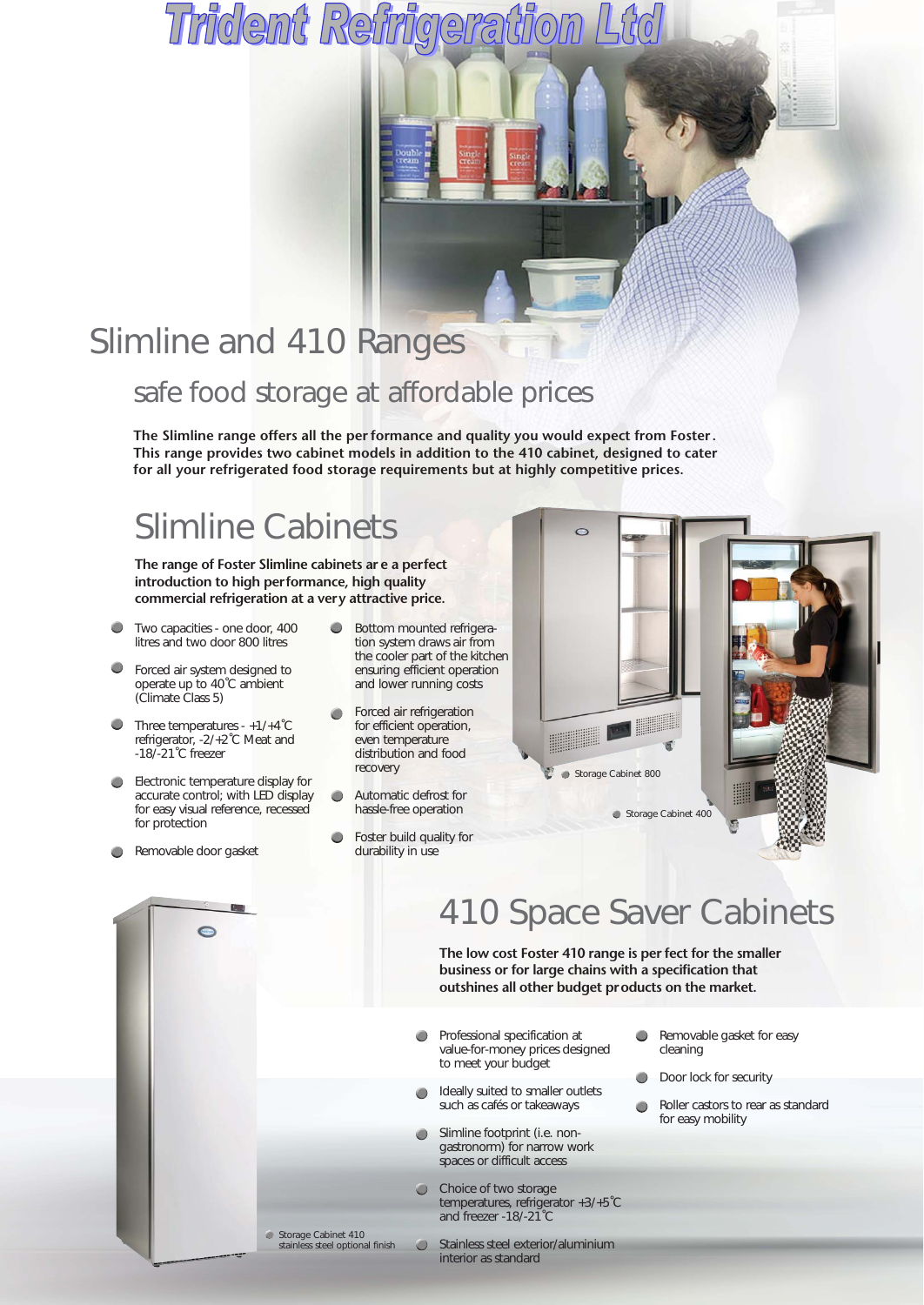

# 410/Slimline Range

| <b>MODEL IDENTIFICATION EXPLANATION</b><br>Example: FSL 400 H |                      |                                 |  |  |  |  |
|---------------------------------------------------------------|----------------------|---------------------------------|--|--|--|--|
| FSL                                                           | 400                  | н                               |  |  |  |  |
| Slimline<br>abbreviation                                      | Capacity<br>(litres) | Temperature<br>(H Refrigerator) |  |  |  |  |

| temperatures<br>& capacities<br>600 x 652 x 1875<br>Dimensions ( $w \times d \times h$ ) mm |                               | $\Box$<br>600 x 705 x 1900    | $\qquad \qquad \Box$<br>1200 x 705 x 1900 |  |  |  |  |
|---------------------------------------------------------------------------------------------|-------------------------------|-------------------------------|-------------------------------------------|--|--|--|--|
|                                                                                             | 410<br><b>Storage Cabinet</b> | 400<br><b>Storage Cabinet</b> | 800<br><b>Storage Cabinet</b>             |  |  |  |  |
| nett capacity (litres)                                                                      | 410                           | 400                           | 800                                       |  |  |  |  |
| refrigerator $(+1^{\degree}/+4^{\degree}C)$                                                 | <b>HR410</b>                  | <b>FSL 400 H</b>              | <b>FSL 800 H</b>                          |  |  |  |  |
| $(-2^{\prime}/+2^{\prime}C)$<br>meat                                                        |                               | <b>FSL 400 M</b>              | <b>FSL 800 M</b>                          |  |  |  |  |
| $(-18^{\circ}/-21^{\circ}C)$<br>freezer                                                     | LR 410                        | <b>FSL 400 L</b>              | <b>FSL 800 L</b>                          |  |  |  |  |
| no. of shelves                                                                              | HR:4 / LR:6 (Fixed)           | $\overline{3}$                | 6                                         |  |  |  |  |
| shelf size (mm)                                                                             | 488 x 420                     | 466 x 506                     | 466 x 506                                 |  |  |  |  |

| features and<br>options |                  | FINISH<br><b>DOORS</b>                      |                 | <b>REFRIGERATION</b> |                   |             |                         | EL.<br><b>ACCESSORIES</b> |                          |                                          |            |             |                              |                         |                  |              |                                       |
|-------------------------|------------------|---------------------------------------------|-----------------|----------------------|-------------------|-------------|-------------------------|---------------------------|--------------------------|------------------------------------------|------------|-------------|------------------------------|-------------------------|------------------|--------------|---------------------------------------|
| Standard<br>Optional    |                  | Stainless steel exterior/aluminium interior | full solid door | full glass door      | left hand hinging | hydrocarbon | R134a                   | R404a                     | forced air refrigeration | static coil (fixed refrigerated shelves) | 230/1/50Hz | castors     | fixed roller castors to rear | levelling feet to front | additional shelf | bottle shelf | removable uprights and shelf retainer |
|                         | <b>HR410</b>     |                                             |                 |                      |                   |             | Ω                       |                           | O                        |                                          | $\bullet$  |             | O                            |                         |                  |              |                                       |
|                         | <b>LR 410</b>    |                                             | O               |                      |                   |             | $\overline{\mathbf{o}}$ |                           |                          | $\mathbf 0$                              | $\bullet$  |             | $\bullet$                    | $\bullet$               |                  |              |                                       |
|                         | <b>FSL 400 H</b> |                                             |                 |                      |                   |             | $\bullet$               |                           | 0                        |                                          | O          | O           |                              |                         | 0                |              |                                       |
|                         | <b>FSL 400 M</b> |                                             | $\mathbf 0$     |                      |                   |             | $\bullet$               |                           | $\mathbf 0$              |                                          | $\bullet$  | $\mathbf 0$ |                              |                         | $\bullet$        |              |                                       |
|                         | <b>FSL 400 L</b> |                                             | $\mathbf 0$     |                      |                   |             |                         |                           | $\bullet$                |                                          | O          | 0           |                              |                         | 0                |              |                                       |
|                         | <b>FSL 800 H</b> |                                             | $\bullet$       | $\bullet$            |                   |             | $\mathbf 0$             |                           | $\overline{\mathbf{o}}$  |                                          | $\bullet$  | $\bullet$   |                              |                         | $\bullet$        |              |                                       |
|                         | <b>FSL 800 M</b> |                                             | $\bullet$       |                      |                   |             | O                       |                           | Q                        |                                          | Q          | 0           |                              |                         | 0                |              |                                       |
|                         | <b>FSL 800 L</b> | $\bullet$                                   |                 |                      |                   |             |                         | $\mathbf 0$               | $\bullet$                |                                          | $\bullet$  | $\bullet$   |                              |                         | $\bullet$        |              |                                       |

*410 = 32˚C ambient, Glass Door = 25˚C ambient 400 & 800 = 40˚C ambient, Glass Door = 25˚C ambient*